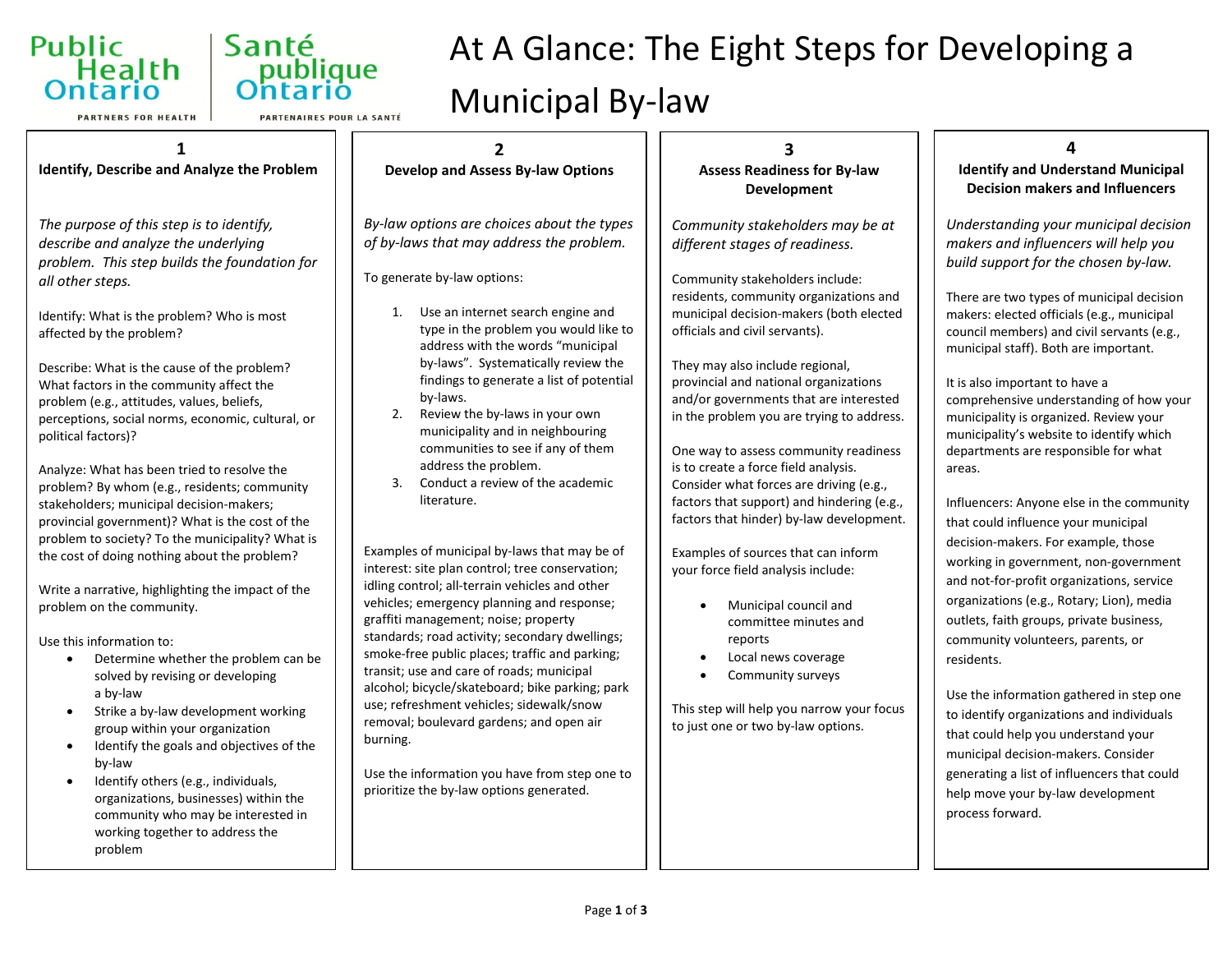#### **5 Build Support for the By-law**

*Now is the time to mobilize support beyond your organization.*

Recruitment strategies could include:

- Host a 'think tank' discussion about the problem with by-law development as a proposed solution
- Summarize your findings, share them with community stakeholders and invite them to dialogue further with your organization
- Engage with an existing committee/partnership by asking to have 15 minutes with their members to discuss the problem and propose by-law development as a solution
- Start a list serve on the topic and invite community stakeholders to join

This important step is about reaching out to community stakeholders to impart knowledge about the problem, present by-law development as a solution, and explore where there is alignment between their work/mandate and by-law development.

Consider writing a briefing note. A briefing note is a topic-specific short paper (< 2 pages) meant to quickly and effectively inform a decision-maker about an issue.

#### **6 Draft the By-law**

*The writing process may involve drafting a new by-law or revising a current by-law.*

There is a prescribed way that by-laws must be written. They must also meet some basic acceptability requirements. That is, they must be supported in the manner required by law, not be offensive to the law, should not discriminate or create a monopoly and should be reasonable.

Conduct an inventory of the skills of your team and partners to identify those that can help with the writing process.

A poorly written by-law is more likely to be subjected to legal challenges. Pay attention to good writing and communication practices to avoid a negative outcome.

#### **7 Facilitate Adoption and Implementation of the By-Law**

*The purpose of this step is to encourage municipal council to enact the by-law.*

There may be many steps on the way to achieving this goal. For example, you may want to explain to council and citizens how your group of community stakeholders is working to address a specific problem and has identified by-law development as a solution. This can be done through a deputation.

Many municipalities have procedural requirements that need to be followed in order to enact a by-law. These requirements may outline things such as how and when members of council can review a draft bylaw before; whether and when public notification and a public meeting are required; and whether there will be second and third readings of the bylaw prior to enactment. Know the procedural requirements for your municipality.

To help with this process, consider building a relationship with the municipal clerk, who will have the skills to ensure that procedural processes are followed.

Effective and sustainable implementation of a bylaw will require a communication plan to educate people about the new by-law. Communication messages should include what it is about, how to comply and consequences for non-compliance. It is also important to be prepared to swiftly respond to opposition, with strategic key messages. Good communication will help maintain support for the by-law among decision-makers and the communityat-large. Unpopular by-laws can be repealed or watered down.

#### **8 Monitor and Evaluate the By-law**

*This step is about ensuring the by-law is being implemented as intended, and is having the intended impact on the problem that it was designed to address.*

Process evaluation explores the implementation process. Outcome evaluation looks at the impacts of the by-law. Both types of evaluation provide important information.

Exploring process evaluation topics such as levels of public and political support, can help direct your implementation plan, informing you about whether education and/or recognition efforts are needed.

Measuring progress on outcomes such as exposure to unsafe environments or behaviour change can help you decide whether to use your energy on strengthening enforcement or the by-law itself.

Consider how you will communicate your findings to your community stakeholders.